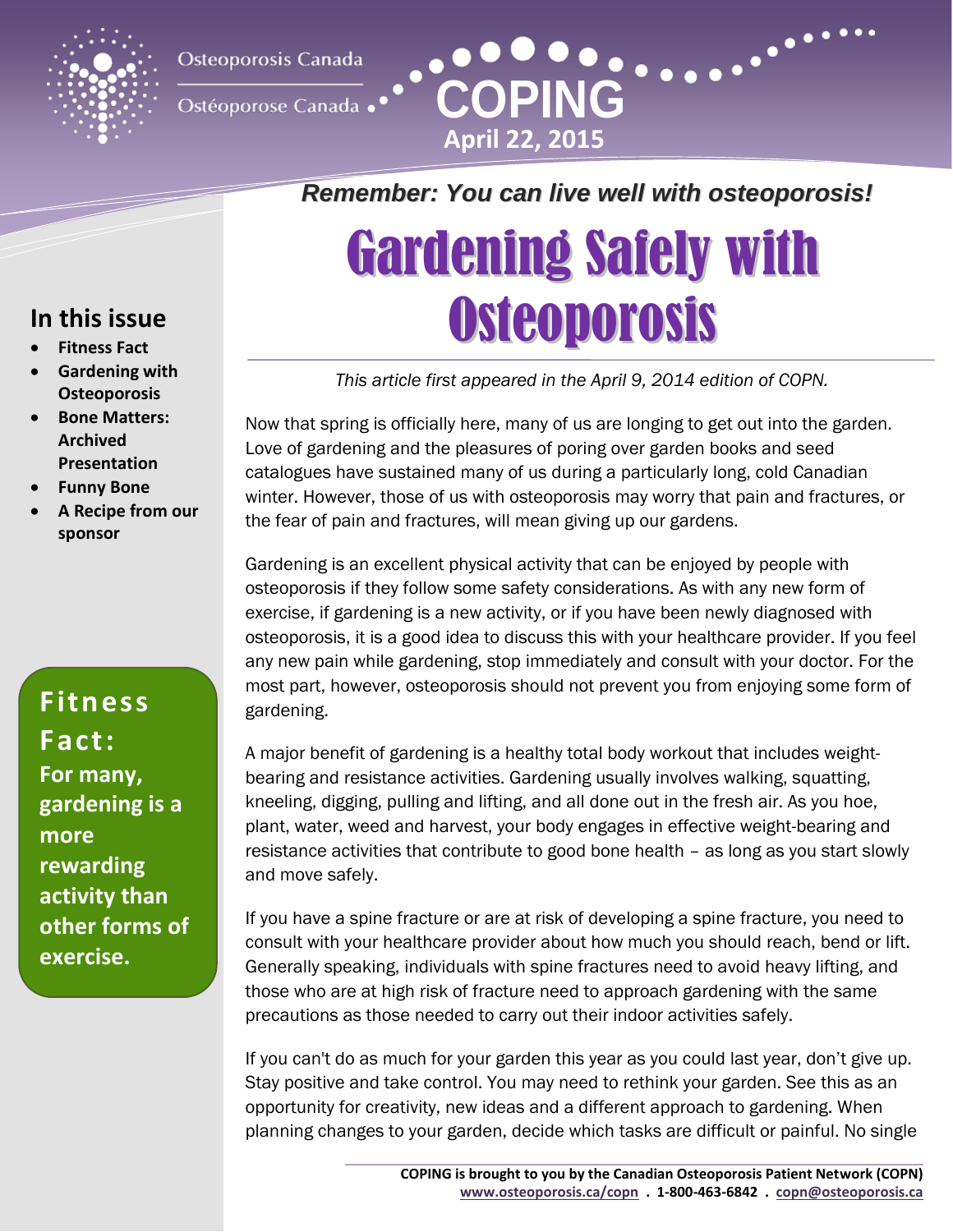garden plan or way of gardening is right for everyone. You may decide to remove or change aspects of your garden to make it safer and easier to maintain.

#### Planning and Preparing:

- Create narrow borders or beds that can be reached easily without back strain, or consider container gardening near your house. You can do this for flowers, vegetables, small trees and shrubs.
- Raise beds so that bending forward is unnecessary. You may need to hire someone to do this for you, but it will only need to be done once. Using retractable hanging baskets is another option.
- Replace areas of lawn with paving stones, longer meadow grasses or ground covers that spread. This creates fewer weeds and requires less mowing.
- Ask for help with the bigger jobs like structural changes to your garden. This might seem expensive or daunting at first but it will be worth it in the long term. Get several quotes and ask around. You can rent gardening equipment to do it yourself, but it may be safer, easier, and more enjoyable to do the planning yourself, and pay someone else to do the heavy work.
- Choose low maintenance herbaceous borders and plants that do not need staking or pruning.
- Avoid fast growing hedges that will need constant pruning. Choose slower growing, more compact shrubs.
- Take care when moving containers as they may be heavy even when empty. Consider containers on casters or on low trolleys that can be easily pushed around.
- Some tools have long handles with interchangeable ends. This will reduce both the bending and the number of tools that need to be carried around the garden. Check the tools available in your local garden centre, nursery, specialty suppliers or on the Internet.
- Electric lawn mowers, which can be turned on by pushing a button, are preferable to gas lawn mowers, which are turned on by pulling hard on a cord. If you have osteoporosis, this pulling action may increase the risk of spine fractures.
- Plan a seating area somewhere in the garden to rest and enjoy your efforts, preferably near scented flowers or under your favourite shade tree.
- Try not to create an obstacle course. Make sure there is clear access to all parts of the garden.
- Make sure paths are wide enough, especially if you use a walking aid.
- Wooden rails can help if levels change in the garden. Gradual slopes or ramps may be better than uneven steps.

### **Getting Dirty:**

Do warm-up exercises before you start, and continue with appropriate exercises to improve fitness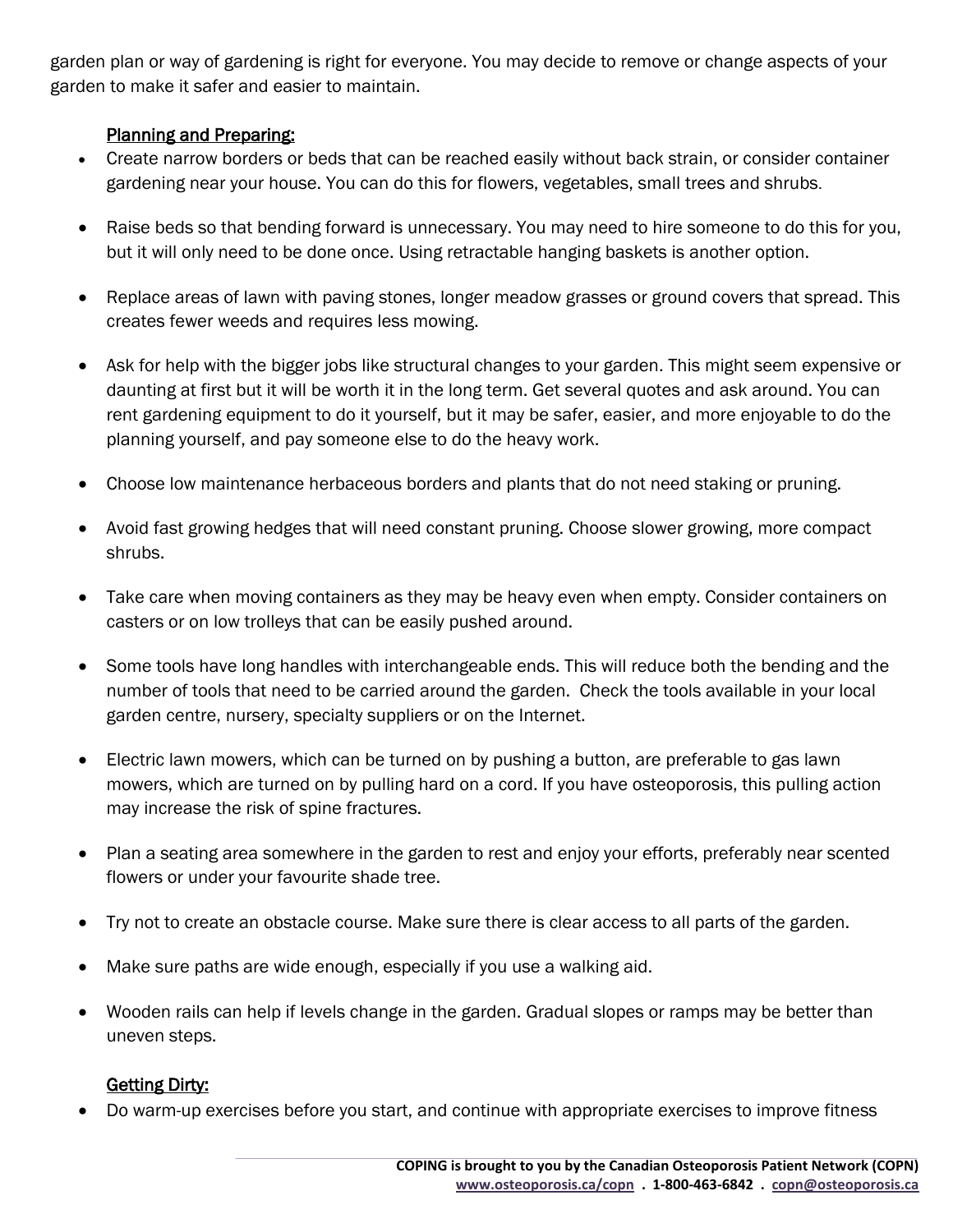and lessen pain. Regular exercise is the key to maintaining strength, balance and co-ordination and to reducing the risk of injury.

- Wear proper footwear. Shoes should have a rubber sole and should not slip off your feet. Strong toecapped shoes may prevent injury if you drop something.
- Don't wear your reading glasses while gardening, but do wear a hat, sunglasses and sunscreen.
- Avoid gardening in the middle of the day if it's hot. Go out early in the morning or in the later afternoon and evening.
- Take frequent hydration and shade breaks.
- Take care with your posture. Try to keep your back straight at all times.
- If you use a walker, attaching a basket will leave your hands free.
- A low padded kneeling stool, especially with side handles to help you push up, may be useful and can also serve as seating if you get tired.
- When using a shovel, rake or hoe, try to stand straight with feet apart, one slightly ahead of the other so that your body weight shifts from one foot to the other in a rocking motion. Avoid twisting the spine.
- Lay out all tools where they will not be a tripping hazard, yet will be readily accessible without excessive reaching.
- Use a child's wagon or trolley to transport rocks, plants, tools, bags of soil, buckets of water etc. around your garden.
- Use a knee pad if working on hands and knees.
- Lift safely by planning your lift. Lift objects from a squat position, push up with the leg muscles, and carry objects close to the body, keeping your back straight. Use the correct equipment, e.g., wheelbarrows or dollies.
- Avoid pulling or lifting heavy items such as bags of soil or compost out of the car. Get someone to do this for you or have it delivered to the spot where you need it.
- Reduce unnecessary lifting. For example, instead of carrying water, use a hose with an appropriate nozzle to direct water without bending.
- If you must transport water, put a bucket into a child's wagon, pull it over to the tap to fill and then pull it to the spot in the garden where you want it. You may also use a long-handled, lightweight watering can that will not become too heavy when full.
- If you can afford it, invest in an irrigation system. Alternatively, you can place watering hoses inside your beds. These are hoses with holes in them that automatically water your garden when you connect them to your main hose.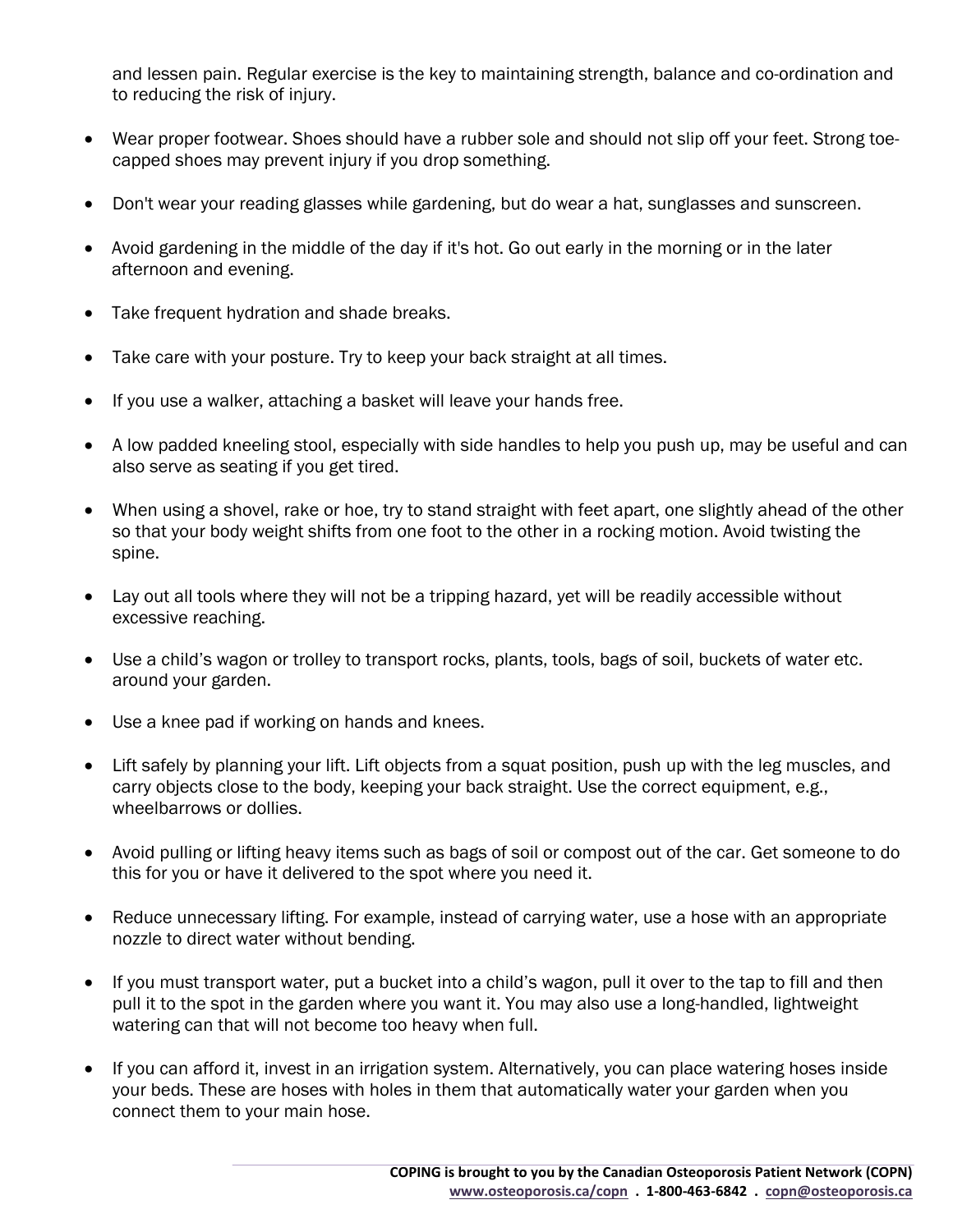- Reduce unnecessary tasks. Leave light leaf litter or lawn clippings on the garden. Use grass clippings or bark as mulch to cut back on weeding. Read up on deep bed/no dig methods for growing vegetables.
- Apart from being an enjoyable activity, gardening has many benefits. If done safely, it is a good form of exercise that helps to not only build stronger bones and muscles, but also confidence, which is especially important after a diagnosis of osteoporosis, a fall or a fracture. Gardening can also be an incentive to increase mobility. It can provide a distraction as part of pain management, or, more generally, can help create a sense of well-being and optimism for the future. Gardening can also provide some wonderful socializing opportunities when the neighbours stop and chat. This year, spring into gardening safely and remember that summer is just around the corner. Green shoots will soon be, if not already, poking their way through the earth. Above all, t*ake time to smell the flowers and enjoy your garden!*

If you have questions about this article or any other aspect of osteoporosis, please call tollfree 1-800-463-6842 (416-696-2663 in the Greater Toronto Area) to speak to an information counsellor.

### **BONE MATTERS: Travelling with Osteoporosis Originally aired: Thursday, April 9, 2015**



Did you miss our recent live presentation on Thursday, April 9, 2015 about tips and tricks for enjoyable holidays? Maureen Ashe and Dolores Langford presented from what to think about when planning a trip, to useful tips when travelling in various modes of transportation, how to manage pain while you're on vacation and things to consider when staying at hotels or venturing off sightseeing. [Click here to watch the archive presentation.](http://www.osteoporosis.ca/osteoporosis-and-you/copn/virtual-forum/archived-virtual-educational-forums/travelling-with-osteoporosis-thursday-april-9-2015-200-pm-edt/)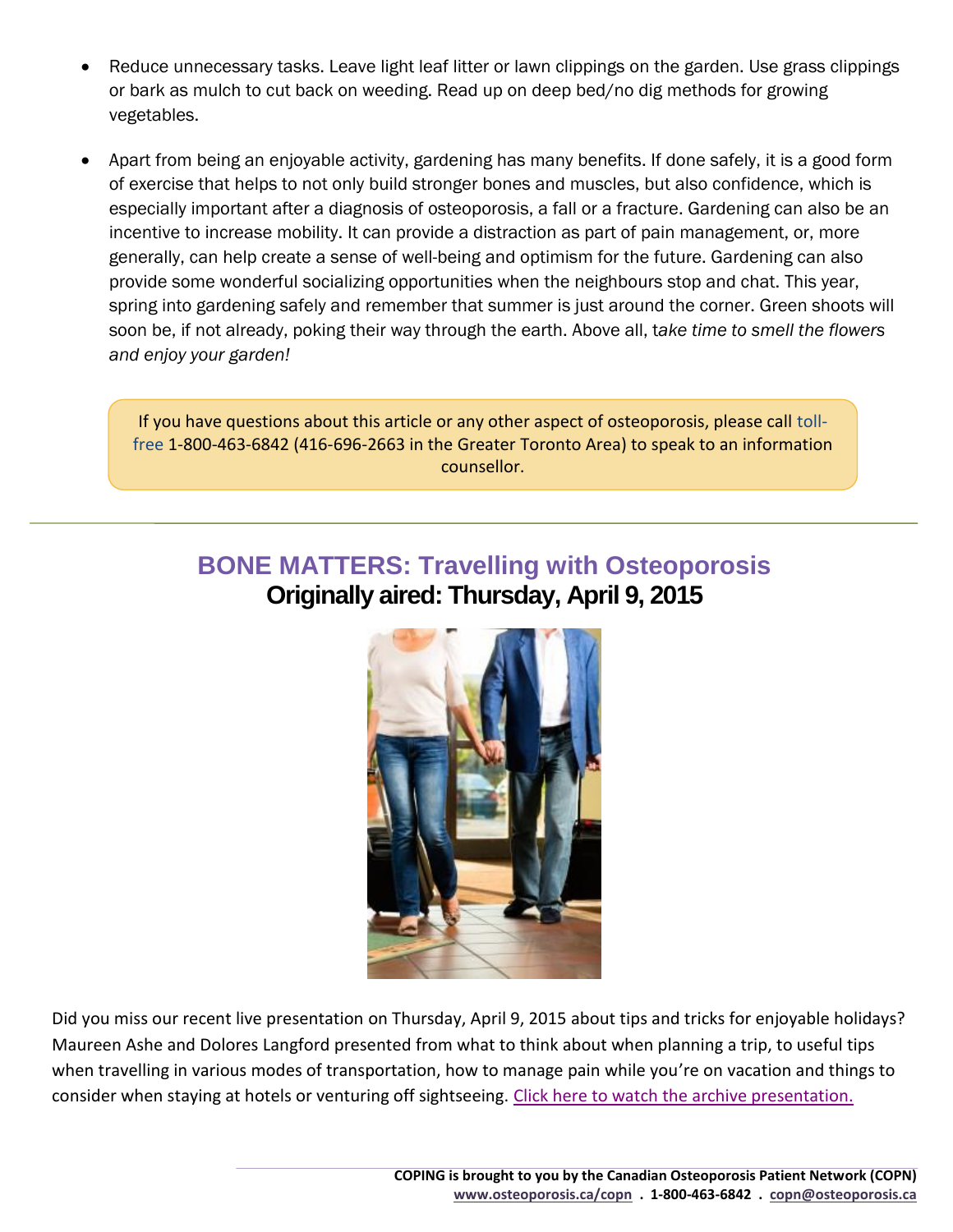### **FUNNY BONE**:

Your mind is a garden. Your thoughts are the seeds. The harvest can be Either flowers or weeds.

**Moved? Changed phone number or e-mail address? Let us know by calling 1-800-463-6842 or emailing [copn@osteoporosis.ca](mailto:copn@osteoporosis.ca) and we'll update your information. This will ensure we keep you up to date!**

### A Recipe from our Sponsor

#### **Lemony ginger milk-and-honey tea**

Course: *Beverages & Snacks* Preparation Time: *3 mins* Cooking Time*: 10 mins* Yields: 4 *servings*

*3/4 milk product serving(s) per person*

**Calcium:** 20% DV/ 220 mg

Make your tea with milk for a delicious nutrition boost! Milk contains 16 essential nutrients such as calcium, vitamin D, magnesium, potassium, protein and vitamin B12.

### **Ingredients**

3 cups (750 mL) **Milk**

1/4 cup (60 mL) fresh ginger, sliced 1/4 cup (60) fresh lime leaves or rind of a lime, cut into strips 2 tbsp (30 mL) fresh lemongrass, sliced Honey



### **Preparation**

In a medium saucepan, bring first four ingredients to a boil on medium heat. Reduce to low heat and simmer for 5 minutes. Pour tea into cups using a tea strainer. Serve with honey to taste.